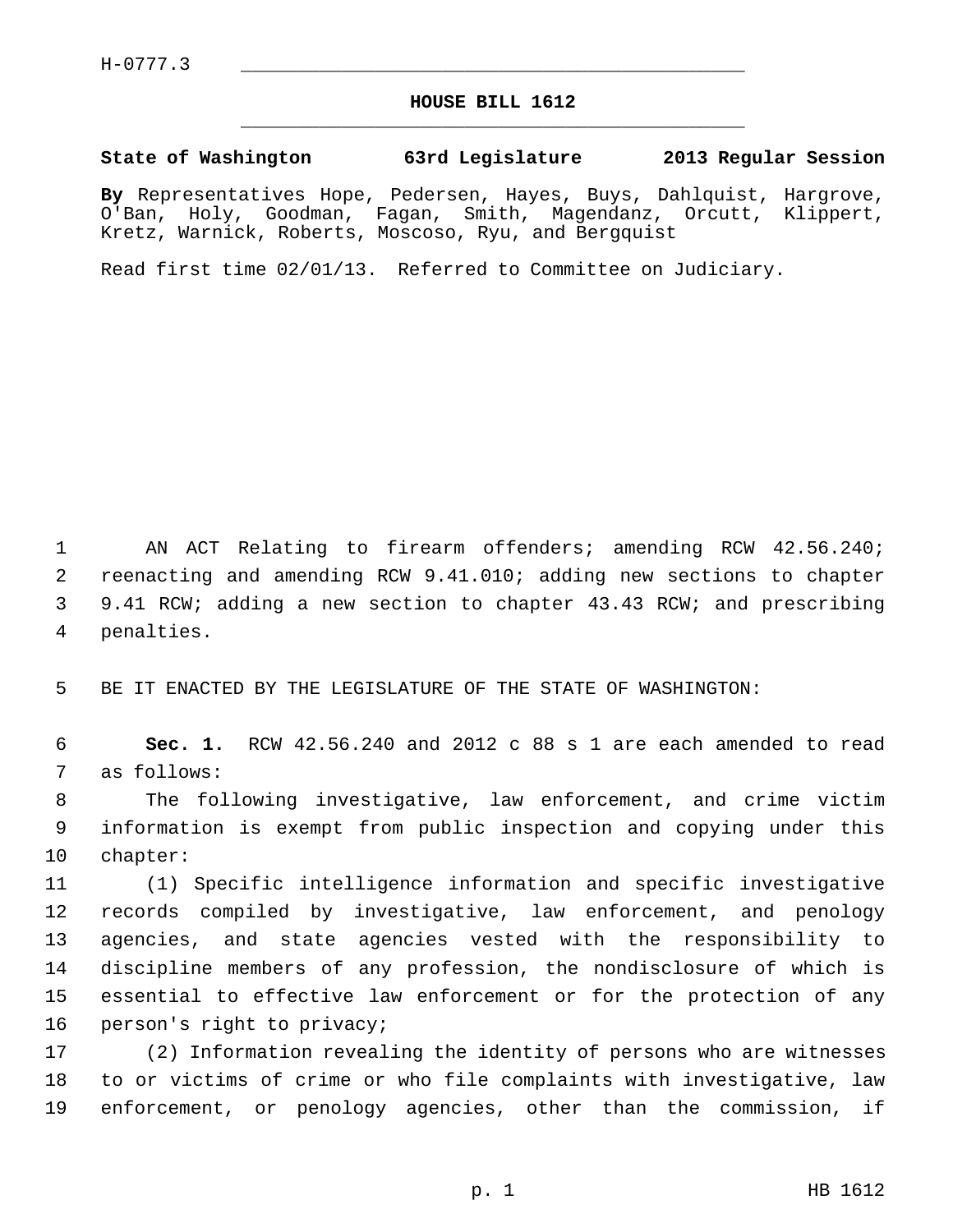1 disclosure would endanger any person's life, physical safety, or 2 property. If at the time a complaint is filed the complainant, victim, 3 or witness indicates a desire for disclosure or nondisclosure, such 4 desire shall govern. However, all complaints filed with the commission 5 about any elected official or candidate for public office must be made 6 in writing and signed by the complainant under oath;

 7 (3) Any records of investigative reports prepared by any state, 8 county, municipal, or other law enforcement agency pertaining to sex 9 offenses contained in chapter 9A.44 RCW or sexually violent offenses as 10 defined in RCW 71.09.020, which have been transferred to the Washington 11 association of sheriffs and police chiefs for permanent electronic 12 retention and retrieval pursuant to RCW 40.14.070(2)(b);

13 (4) License applications under RCW 9.41.070; copies of license 14 applications or information on the applications may be released to law 15 enforcement or corrections agencies;

16 (5) Information revealing the identity of child victims of sexual 17 assault who are under age eighteen. Identifying information means the 18 child victim's name, address, location, photograph, and in cases in 19 which the child victim is a relative or stepchild of the alleged 20 perpetrator, identification of the relationship between the child and 21 the alleged perpetrator;

22 (6) The statewide gang database referenced in RCW 43.43.762;

23 (7) Data from the electronic sales tracking system established in 24 RCW 69.43.165;

25 (8) Information submitted to the statewide unified sex offender 26 notification and registration program under RCW 36.28A.040(6) by a 27 person for the purpose of receiving notification regarding a registered 28 sex offender, including the person's name, residential address, and e-29 mail address; and

30 (9) Personally identifying information collected by law enforcement 31 agencies pursuant to local security alarm system programs and vacation 32 crime watch programs. Nothing in this subsection shall be interpreted 33 so as to prohibit the legal owner of a residence or business from 34 accessing information regarding his or her residence or business; and

35 (10) The central registry of firearm offenders established in 36 section 6 of this act.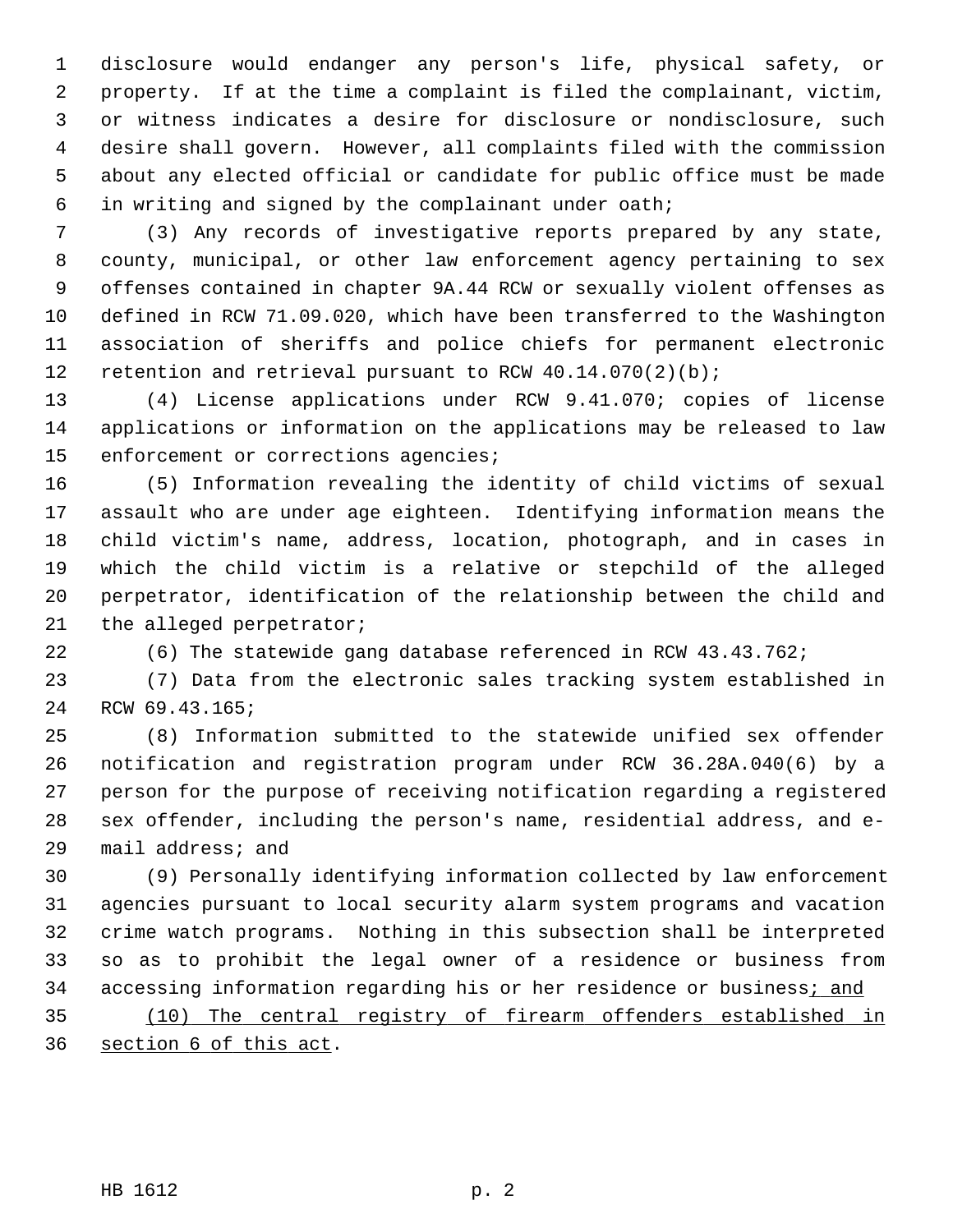1 **Sec. 2.** RCW 9.41.010 and 2009 c 216 s 1 are each reenacted and 2 amended to read as follows:

 3 Unless the context clearly requires otherwise, the definitions in 4 this section apply throughout this chapter.

 5 (1) "Antique firearm" means a firearm or replica of a firearm not 6 designed or redesigned for using rim fire or conventional center fire 7 ignition with fixed ammunition and manufactured in or before 1898, 8 including any matchlock, flintlock, percussion cap, or similar type of 9 ignition system and also any firearm using fixed ammunition 10 manufactured in or before 1898, for which ammunition is no longer 11 manufactured in the United States and is not readily available in the 12 ordinary channels of commercial trade.

13 (2) "Barrel length" means the distance from the bolt face of a 14 closed action down the length of the axis of the bore to the crown of 15 the muzzle, or in the case of a barrel with attachments to the end of 16 any legal device permanently attached to the end of the muzzle.

17 (3) "Crime of violence" means:

18 (a) Any of the following felonies, as now existing or hereafter 19 amended: Any felony defined under any law as a class A felony or an 20 attempt to commit a class A felony, criminal solicitation of or 21 criminal conspiracy to commit a class A felony, manslaughter in the 22 first degree, manslaughter in the second degree, indecent liberties if 23 committed by forcible compulsion, kidnapping in the second degree, 24 arson in the second degree, assault in the second degree, assault of a 25 child in the second degree, extortion in the first degree, burglary in 26 the second degree, residential burglary, and robbery in the second 27 degree;

28 (b) Any conviction for a felony offense in effect at any time prior 29 to June 6, 1996, which is comparable to a felony classified as a crime 30 of violence in (a) of this subsection; and

31 (c) Any federal or out-of-state conviction for an offense 32 comparable to a felony classified as a crime of violence under (a) or 33 (b) of this subsection.

34 (4) "Dealer" means a person engaged in the business of selling 35 firearms at wholesale or retail who has, or is required to have, a 36 federal firearms license under 18 U.S.C. Sec. 923(a). A person who 37 does not have, and is not required to have, a federal firearms license 38 under 18 U.S.C. Sec. 923(a), is not a dealer if that person makes only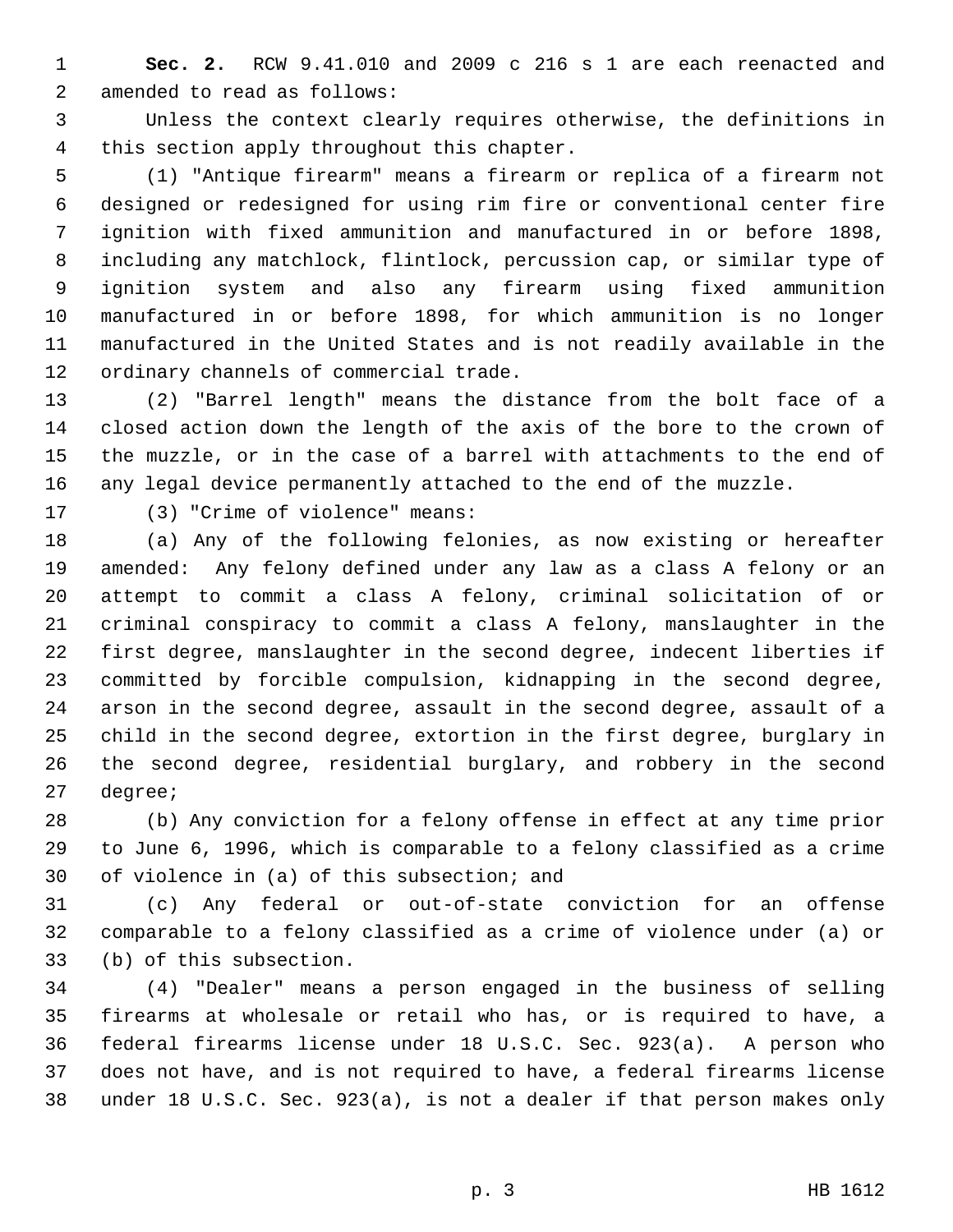1 occasional sales, exchanges, or purchases of firearms for the 2 enhancement of a personal collection or for a hobby, or sells all or 3 part of his or her personal collection of firearms.

 4 (5) "Family or household member" means "family" or "household 5 member" as used in RCW 10.99.020.

 6 (6) "Felony" means any felony offense under the laws of this state 7 or any federal or out-of-state offense comparable to a felony offense 8 under the laws of this state.

 9 (7) "Firearm" means a weapon or device from which a projectile or 10 projectiles may be fired by an explosive such as gunpowder.

11 (8) "Firearm offender" means a person who has previously been convicted or found not guilty by reason of insanity in this state of 13 any firearm offense. A person is not a firearm offender under this chapter if any and all qualifying offenses have been the subject of an expungement, pardon, annulment, certificate, or rehabilitation, or other equivalent procedure based on a finding of the rehabilitation of the person convicted or a pardon, annulment, or other equivalent procedure based on a finding of innocence.

19 (9) "Firearm offense" means:

20 (a) Any felony offense that is a violation of chapter 9.41 RCW;

21 (b) A violation of RCW 9A.36.045;

22 (c) A violation of RCW 9A.56.300;

23 (d) A violation of RCW 9A.56.310;

24 (e) A violation of RCW 77.15.460;

25 (f) Any felony offense if the offender was armed with a firearm in 26 the commission of the offense.

27 (10) "Law enforcement officer" includes a general authority 28 Washington peace officer as defined in RCW 10.93.020, or a specially 29 commissioned Washington peace officer as defined in RCW 10.93.020. 30 "Law enforcement officer" also includes a limited authority Washington 31 peace officer as defined in RCW 10.93.020 if such officer is duly 32 authorized by his or her employer to carry a concealed pistol.

33  $((+9))$  (11) "Lawful permanent resident" has the same meaning 34 afforded a person "lawfully admitted for permanent residence" in 8 35 U.S.C. Sec. 1101(a)(20).

36  $((+10)) (12)$  "Loaded" means:

37 (a) There is a cartridge in the chamber of the firearm;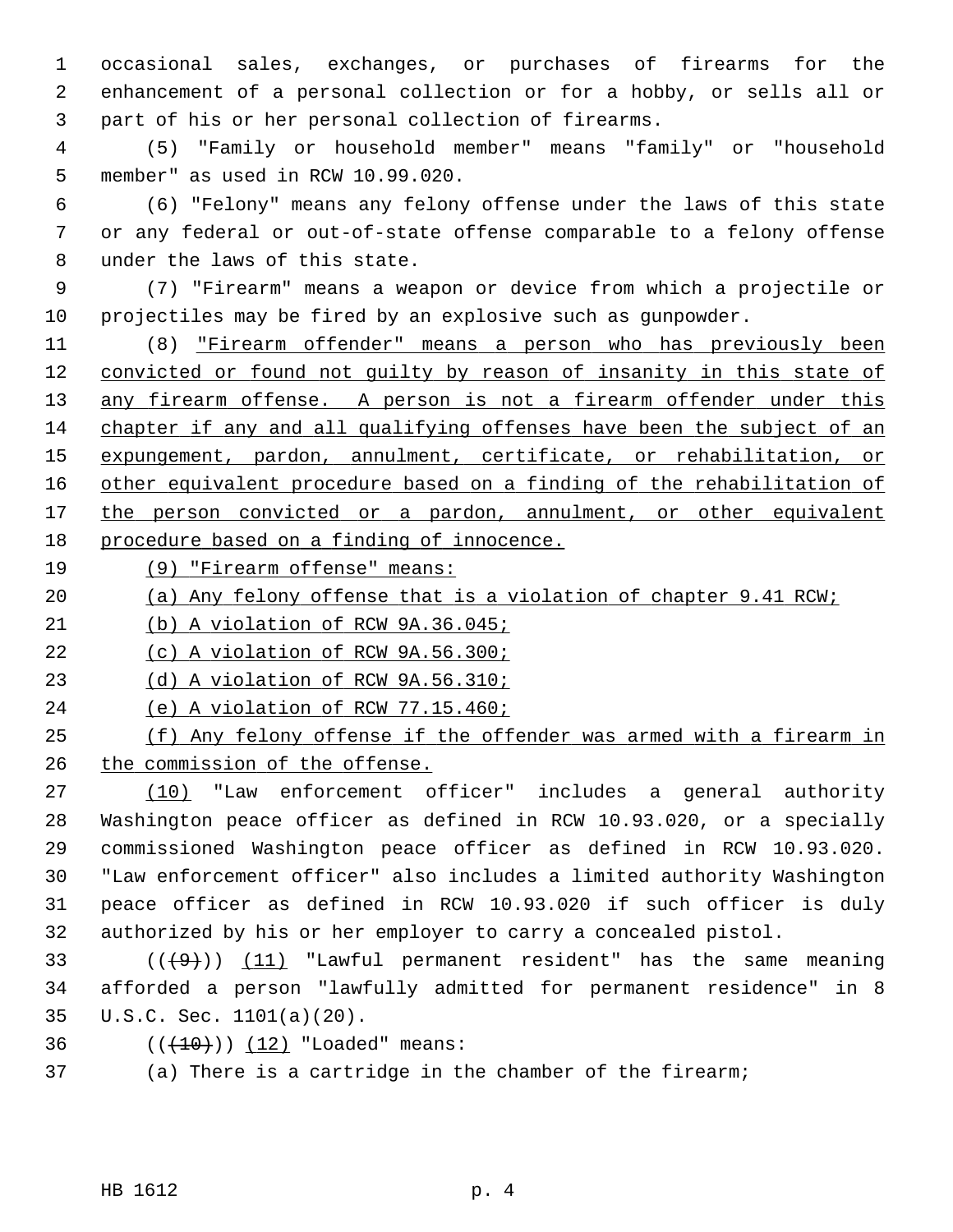1 (b) Cartridges are in a clip that is locked in place in the 2 firearm;

 3 (c) There is a cartridge in the cylinder of the firearm, if the 4 firearm is a revolver;

 5 (d) There is a cartridge in the tube or magazine that is inserted 6 in the action; or

 7 (e) There is a ball in the barrel and the firearm is capped or 8 primed if the firearm is a muzzle loader.

9  $((+11))$   $(13)$  "Machine gun" means any firearm known as a machine 10 gun, mechanical rifle, submachine gun, or any other mechanism or 11 instrument not requiring that the trigger be pressed for each shot and 12 having a reservoir clip, disc, drum, belt, or other separable 13 mechanical device for storing, carrying, or supplying ammunition which 14 can be loaded into the firearm, mechanism, or instrument, and fired 15 therefrom at the rate of five or more shots per second.

16  $((+12))$  (14) "Nonimmigrant alien" means a person defined as such 17 in 8 U.S.C. Sec. 1101(a)(15).

18  $((+13))$  (15) "Pistol" means any firearm with a barrel less than 19 sixteen inches in length, or is designed to be held and fired by the 20 use of a single hand.

21  $((+14))$   $(16)$  "Rifle" means a weapon designed or redesigned, made 22 or remade, and intended to be fired from the shoulder and designed or 23 redesigned, made or remade, and intended to use the energy of the 24 explosive in a fixed metallic cartridge to fire only a single 25 projectile through a rifled bore for each single pull of the trigger.

26  $((+15))$  (17) "Sell" refers to the actual approval of the delivery 27 of a firearm in consideration of payment or promise of payment of a 28 certain price in money.

29 (((+16)) (18) "Serious offense" means any of the following felonies 30 or a felony attempt to commit any of the following felonies, as now 31 existing or hereafter amended:

32 (a) Any crime of violence;

33 (b) Any felony violation of the uniform controlled substances act, 34 chapter 69.50 RCW, that is classified as a class B felony or that has 35 a maximum term of imprisonment of at least ten years;

36 (c) Child molestation in the second degree;

37 (d) Incest when committed against a child under age fourteen;

38 (e) Indecent liberties;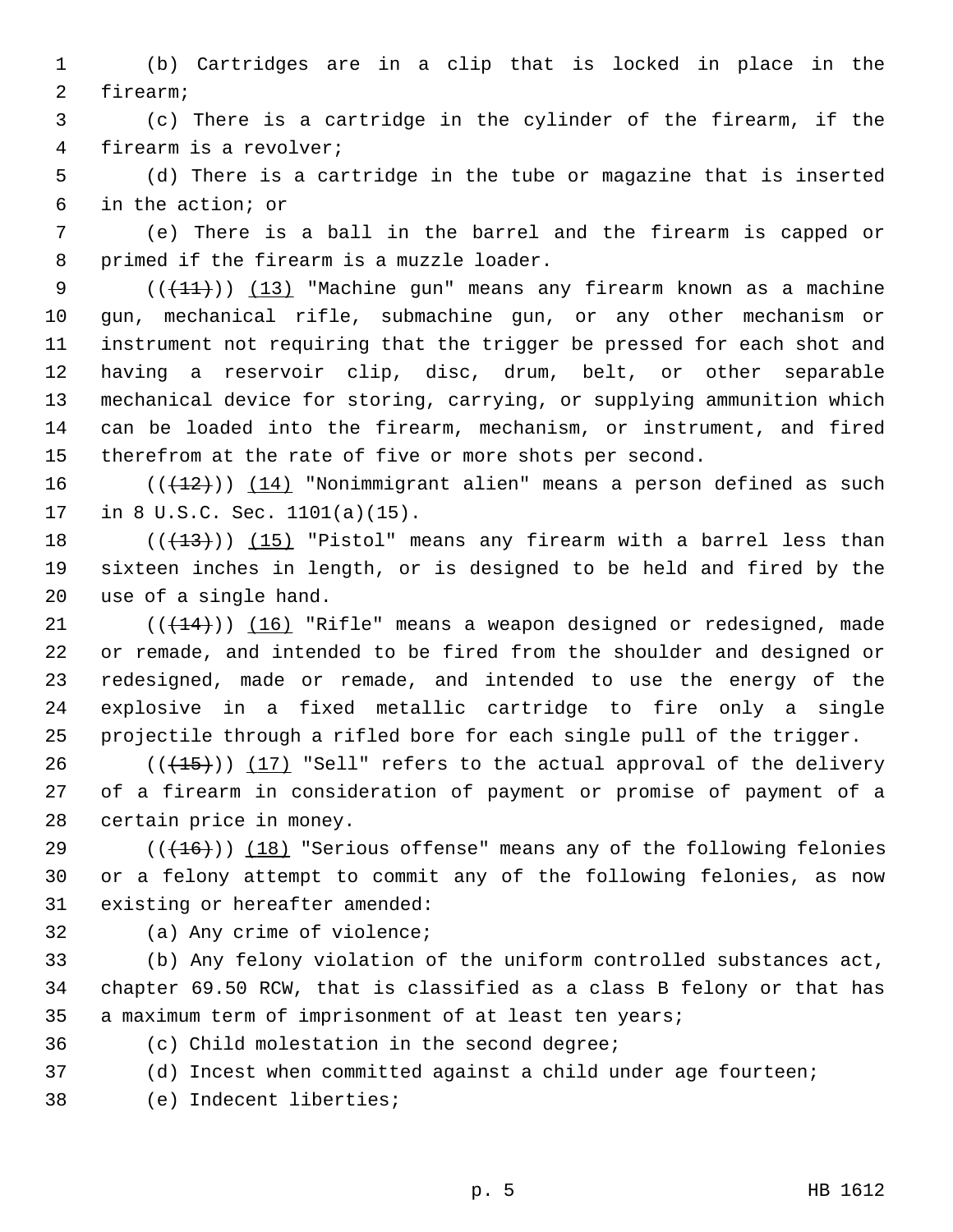- 1 (f) Leading organized crime;
- 2 (g) Promoting prostitution in the first degree;
- 3 (h) Rape in the third degree;
- 4 (i) Drive-by shooting;
- 5 (j) Sexual exploitation;

 6 (k) Vehicular assault, when caused by the operation or driving of 7 a vehicle by a person while under the influence of intoxicating liquor 8 or any drug or by the operation or driving of a vehicle in a reckless 9 manner;

10 (l) Vehicular homicide, when proximately caused by the driving of 11 any vehicle by any person while under the influence of intoxicating 12 liquor or any drug as defined by RCW 46.61.502, or by the operation of 13 any vehicle in a reckless manner;

14 (m) Any other class B felony offense with a finding of sexual 15 motivation, as "sexual motivation" is defined under RCW 9.94A.030;

16 (n) Any other felony with a deadly weapon verdict under RCW 17 ((9.94A.602)) 9.94A.825; or

18 (o) Any felony offense in effect at any time prior to June 6, 1996, 19 that is comparable to a serious offense, or any federal or out-of-state 20 conviction for an offense that under the laws of this state would be a 21 felony classified as a serious offense.

22  $((+17))$  (19) "Short-barreled rifle" means a rifle having one or 23 more barrels less than sixteen inches in length and any weapon made 24 from a rifle by any means of modification if such modified weapon has 25 an overall length of less than twenty-six inches.

 $26$  (( $(18)$ )) (20) "Short-barreled shotgun" means a shotgun having one 27 or more barrels less than eighteen inches in length and any weapon made 28 from a shotgun by any means of modification if such modified weapon has 29 an overall length of less than twenty-six inches.

30  $((+19))$   $(21)$  "Shotgun" means a weapon with one or more barrels, 31 designed or redesigned, made or remade, and intended to be fired from 32 the shoulder and designed or redesigned, made or remade, and intended 33 to use the energy of the explosive in a fixed shotgun shell to fire 34 through a smooth bore either a number of ball shot or a single 35 projectile for each single pull of the trigger.

36 NEW SECTION. **Sec. 3.** A new section is added to chapter 9.41 RCW 37 to read as follows: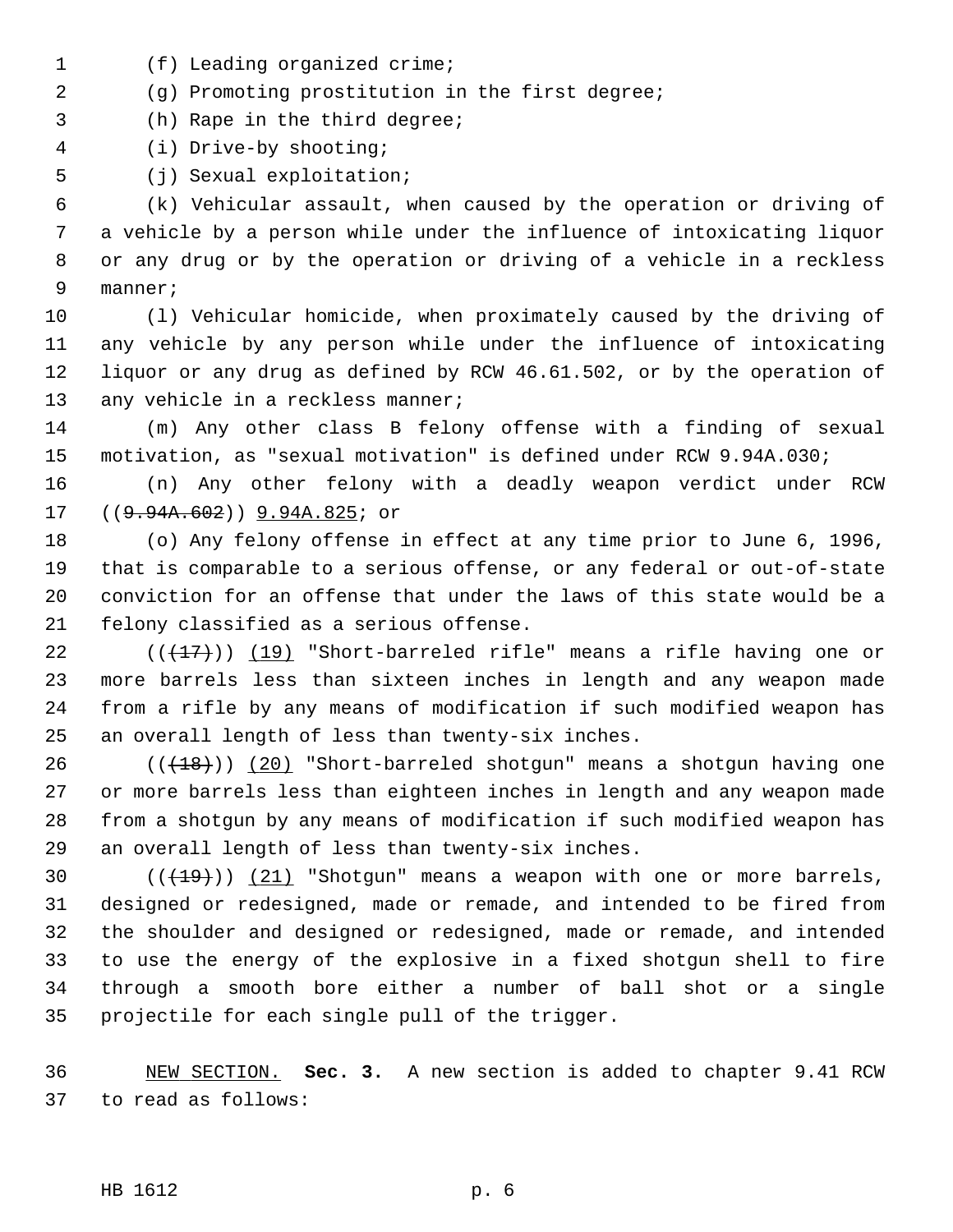1 (1) On or after the effective date of this section, whenever a 2 defendant in this state is convicted of a firearm offense or found not 3 guilty by reason of insanity of any firearm offense, the court must 4 consider whether to impose a requirement that the person comply with 5 the registration requirements of section 4 of this act and may, in its 6 discretion, impose such a requirement.

 7 (2) In determining whether to require the person to register, the 8 court shall consider all relevant factors including, but not limited 9 to:

10 (a) The person's criminal history;

11 (b) Whether the person has previously been found not guilty by 12 reason of insanity of any offense in this state or elsewhere; and

13 (c) Evidence of the person's propensity for violence that would 14 likely endanger persons.

15 NEW SECTION. **Sec. 4.** A new section is added to chapter 9.41 RCW 16 to read as follows:

17 (1) Any adult or juvenile residing, whether or not the person has 18 a fixed residence, in this state who has been required by a court to 19 comply with the registration requirements of this section shall 20 personally register with the county sheriff for the county of the 21 person's residence.

22 (2) A person required to register under this section must provide 23 the following information when registering:

24 (a) Name and any aliases used;

25 (b) Complete and accurate residence address or, if the person lacks 26 a fixed residence, where he or she plans to stay;

27 (c) Identifying information of the gun offender, including a 28 physical description;

29 (d) The offense for which the person was convicted;

30 (e) Date and place of conviction; and

31 (f) The names of any other county where the offender has registered 32 pursuant to this section.

33 (3) The county sheriff may require the offender to provide 34 documentation that verifies the contents of his or her registration.

35 (4) The county sheriff may take the offender's photograph or 36 fingerprints for the inclusion of such record in the registration.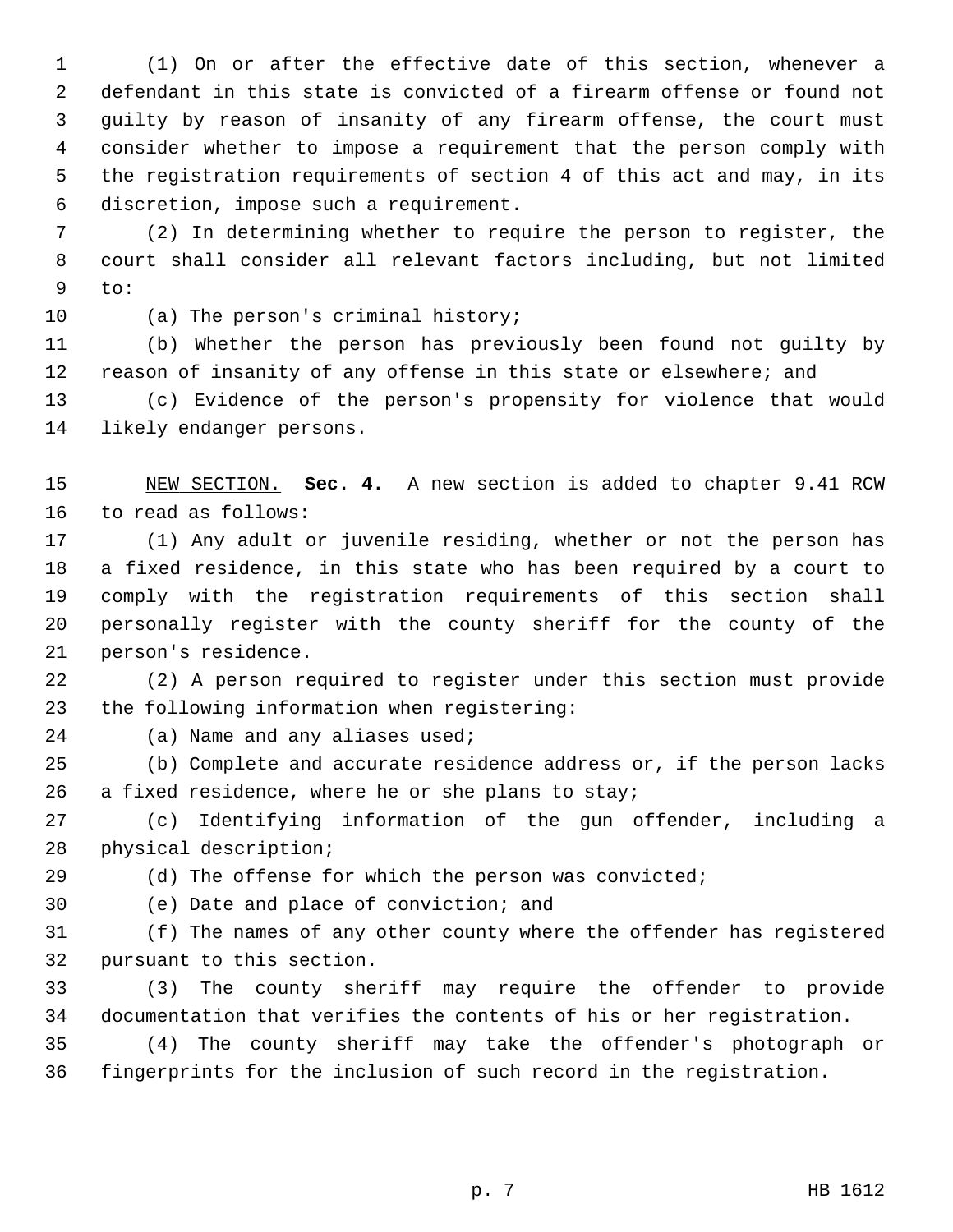1 (5) Firearm offenders shall register with the county sheriff not 2 later than forty-eight hours after:

 3 (a) The date of release from custody, as a result of the firearm 4 offense, of the state department of corrections, the state department 5 of social and health services, a local division of youth services, or 6 a local jail or juvenile detention facility; or

 7 (b) The date the court imposes the firearm offender's sentence, if 8 the offender receives a sentence that does not include confinement.

 9 (6)(a) Except as described in (b) of this subsection, the firearm 10 offender shall register with the county sheriff not later than twenty 11 days after each twelve-month anniversary of the date the offender is 12 first required to register, as described in subsection (5) of this 13 section.

14 (b) If the firearm offender is confined to any correctional 15 institution, state institution or facility, or health care facility 16 throughout the twenty-day period described in (a) of this subsection, 17 the offender shall personally appear before the county sheriff not 18 later than forty-eight hours after release to verify and update, as 19 appropriate, his or her registration.

20 (7) If the firearm offender changes his or her residence address 21 and his or her new residence address is within this state, the offender 22 shall personally register with the county sheriff for the county of the 23 person's residence not later than forty-eight hours after the change of 24 address. If the offender's residence address is within the same county 25 as the offender's immediately preceding address, the offender shall 26 update the contents of his or her current registration.

27 (8) The duty to register shall continue for a period of four years 28 from the date the offender is first required to register, as described 29 in subsection (5) of this section.

30 NEW SECTION. **Sec. 5.** A new section is added to chapter 9.41 RCW 31 to read as follows:

32 (1) A person commits the crime of failure to register as a firearm 33 offender if the person has a duty to register under section 4 of this 34 act and knowingly fails to comply with any of the requirements of 35 section 4 of this act.

36 (2) Failure to register as a firearm offender is a gross 37 misdemeanor.